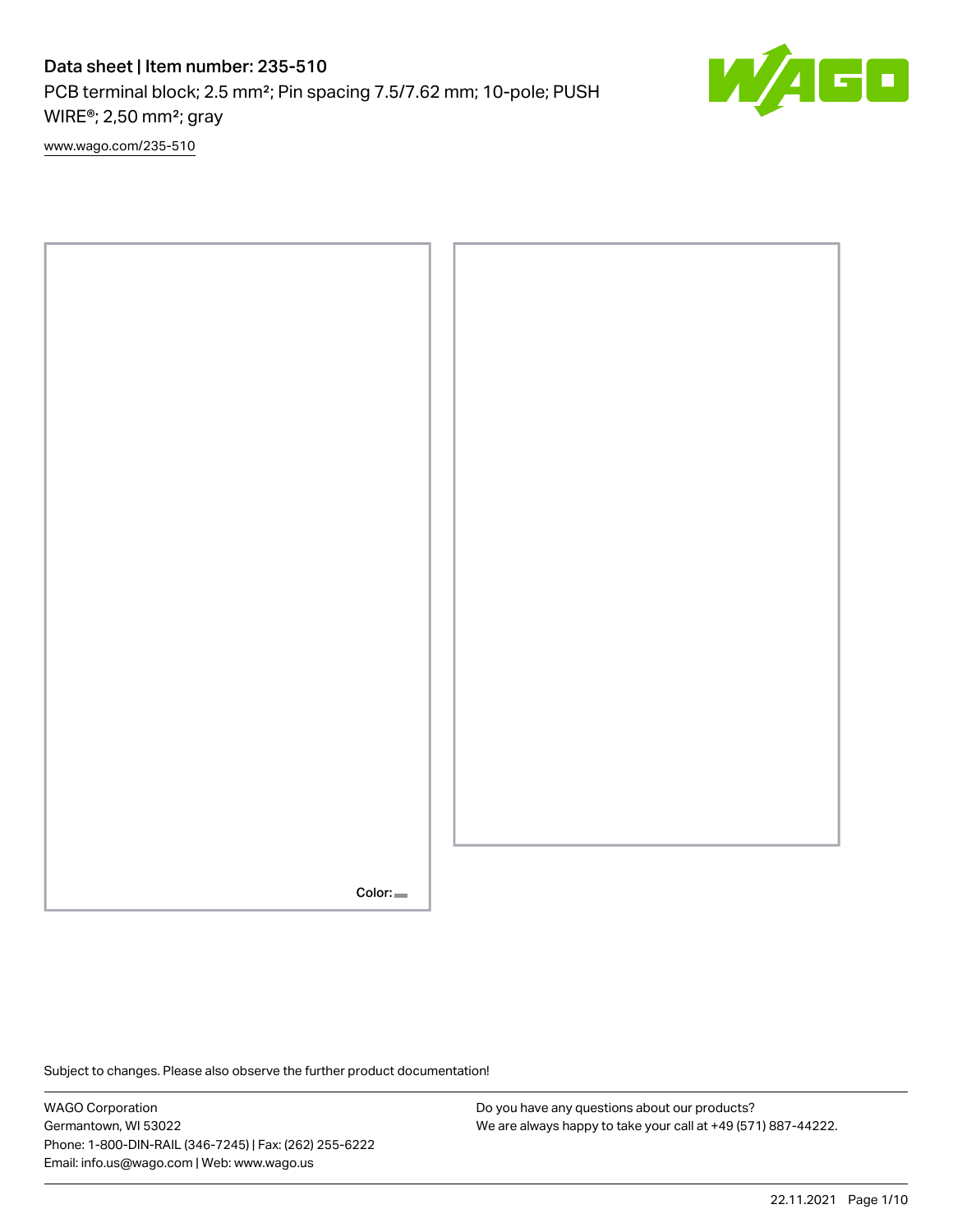

Dimensions in mm

 $L =$  (pole no. x pin spacing) + 1.5 mm

#### Item description

- $\blacksquare$  Low-profile terminal strips with screwdriver-actuated PUSH WIRE<sup>®</sup> termination
- **Push-in termination of solid conductors**
- $\blacksquare$ Double solder pins for high mechanical stability
- П Set to metric or inch pin spacing by compressing PCB terminal strips or pulling them apart

Subject to changes. Please also observe the further product documentation!

WAGO Corporation Germantown, WI 53022 Phone: 1-800-DIN-RAIL (346-7245) | Fax: (262) 255-6222 Email: info.us@wago.com | Web: www.wago.us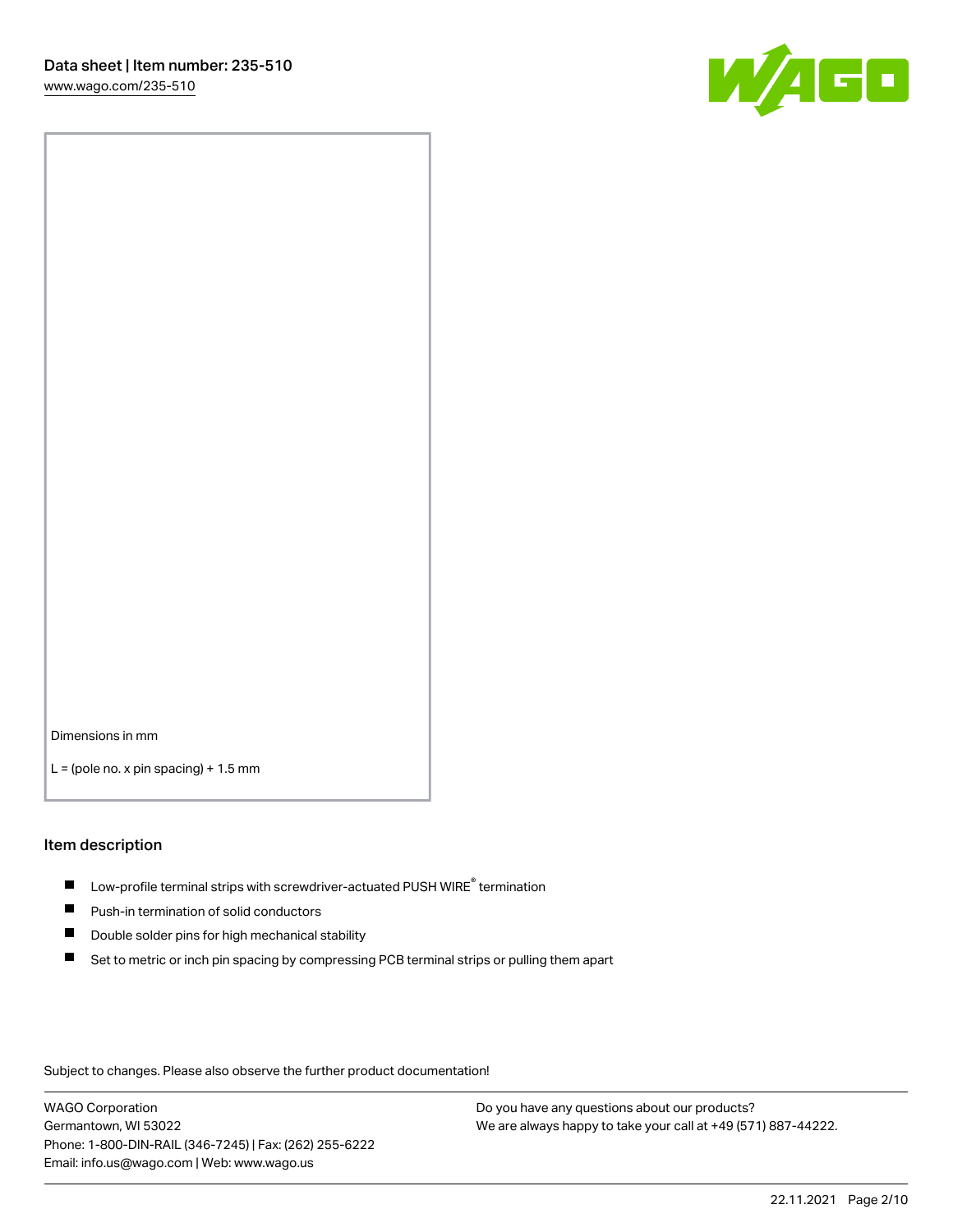

### Data Notes

| Variants: | Other pole numbers                                               |
|-----------|------------------------------------------------------------------|
|           | Other colors                                                     |
|           | Terminal strips with 7.5/7.62 mm and 10/10.16 mm pin spacing     |
|           | Mixed-color PCB connector strips                                 |
|           | Direct marking                                                   |
|           | Versions for Ex i                                                |
|           | Other versions (or variants) can be requested from WAGO Sales or |
|           | configured at https://configurator.wago.com/                     |

## Electrical data

#### IEC Approvals

| Ratings per                 | IEC/EN 60664-1                                                        |
|-----------------------------|-----------------------------------------------------------------------|
| Rated voltage (III / 3)     | 400 V                                                                 |
| Rated surge voltage (III/3) | 6kV                                                                   |
| Rated voltage (III/2)       | 630 V                                                                 |
| Rated surge voltage (III/2) | 6 kV                                                                  |
| Nominal voltage (II/2)      | 1000V                                                                 |
| Rated surge voltage (II/2)  | 6 <sub>kV</sub>                                                       |
| Rated current               | 24 A                                                                  |
| Legend (ratings)            | $(III / 2)$ $\triangle$ Overvoltage category III / Pollution degree 2 |

### UL Approvals

| Approvals per                  | UL 1059 |
|--------------------------------|---------|
| Rated voltage UL (Use Group B) | 300 V   |
| Rated current UL (Use Group B) | 10 A    |
| Rated voltage UL (Use Group D) | 300 V   |
| Rated current UL (Use Group D) | 10 A    |

### CSA Approvals

| Rated voltage CSA (Use Group B) | 300 V |
|---------------------------------|-------|
| Rated current CSA (Use Group B) |       |

Subject to changes. Please also observe the further product documentation!

WAGO Corporation Germantown, WI 53022 Phone: 1-800-DIN-RAIL (346-7245) | Fax: (262) 255-6222 Email: info.us@wago.com | Web: www.wago.us Do you have any questions about our products? We are always happy to take your call at +49 (571) 887-44222.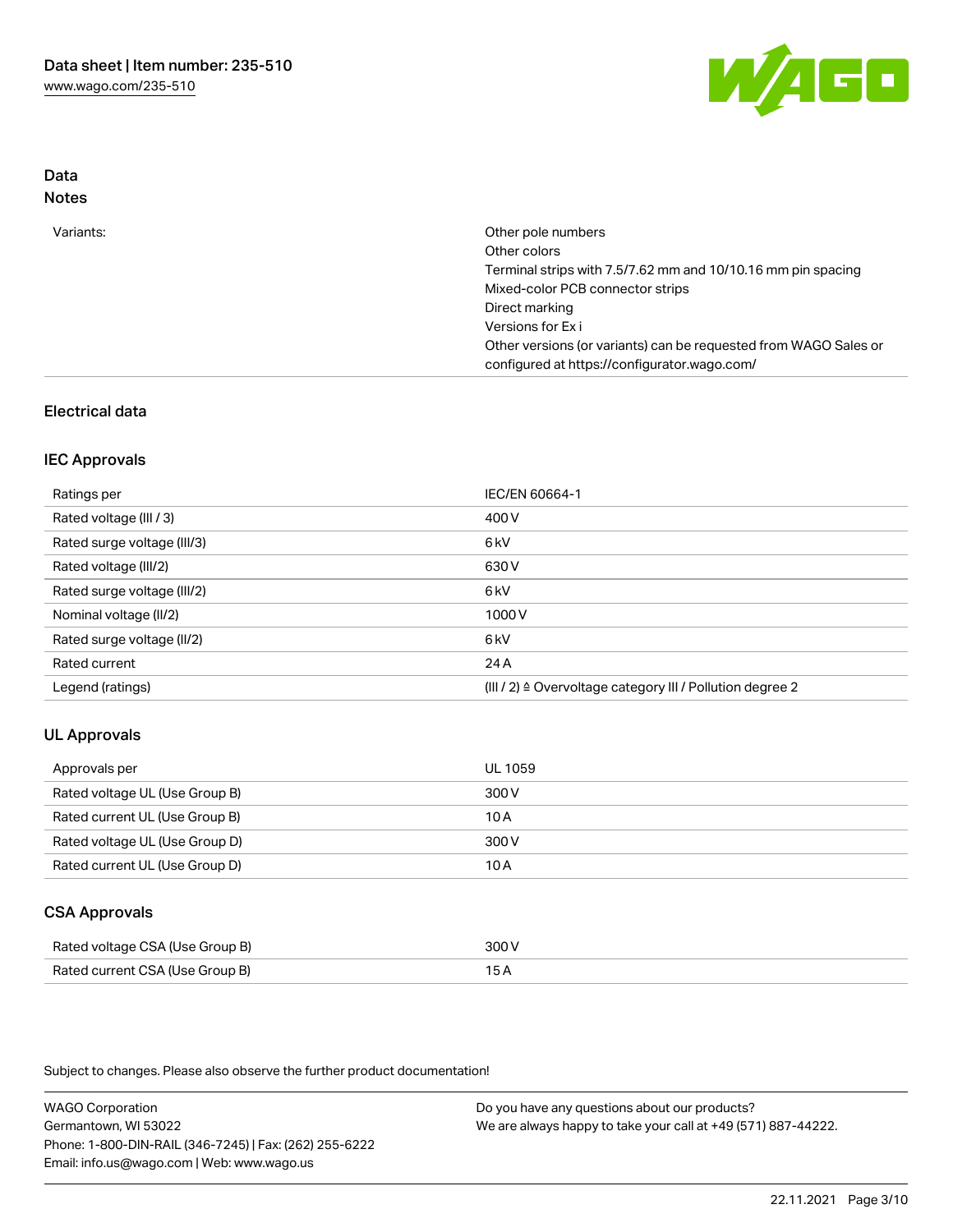

### Connection data

| Total number of connection points | 10 |
|-----------------------------------|----|
| Total number of potentials        | 10 |
| Number of connection types        |    |
| Number of levels                  |    |

### Connection 1

| PUSH WIRE                              |
|----------------------------------------|
| Operating tool                         |
| $0.5$ 2.5 mm <sup>2</sup> / 20  14 AWG |
| $0.251.5$ mm <sup>2</sup>              |
| $0.251.5$ mm <sup>2</sup>              |
| $910$ mm $/0.350.39$ inch              |
| 0°                                     |
| 10                                     |
|                                        |

#### Physical data

| Pin spacing                          | 7.5/7.62 mm / 0.295/0.3 inch |
|--------------------------------------|------------------------------|
| Width                                | 76.5 mm / 3.012 inch         |
| Height                               | 12.8 mm / 0.504 inch         |
| Height from the surface              | 9.2 mm / 0.362 inch          |
| Depth                                | 12.5 mm / 0.492 inch         |
| Solder pin length                    | $3.6 \,\mathrm{mm}$          |
| Solder pin dimensions                | $0.8 \times 0.4$ mm          |
| Drilled hole diameter with tolerance | 1 <sup>(+0.1)</sup> mm       |

### PCB contact

| <b>PCB Contact</b>                  | THT                                      |
|-------------------------------------|------------------------------------------|
| Solder pin arrangement              | over the entire terminal strip (in-line) |
| Number of solder pins per potential |                                          |

### Material data

| Color          | gray |
|----------------|------|
| Material group |      |

Subject to changes. Please also observe the further product documentation!

| <b>WAGO Corporation</b>                                | Do you have any questions about our products?                 |
|--------------------------------------------------------|---------------------------------------------------------------|
| Germantown, WI 53022                                   | We are always happy to take your call at +49 (571) 887-44222. |
| Phone: 1-800-DIN-RAIL (346-7245)   Fax: (262) 255-6222 |                                                               |
| Email: info.us@wago.com   Web: www.wago.us             |                                                               |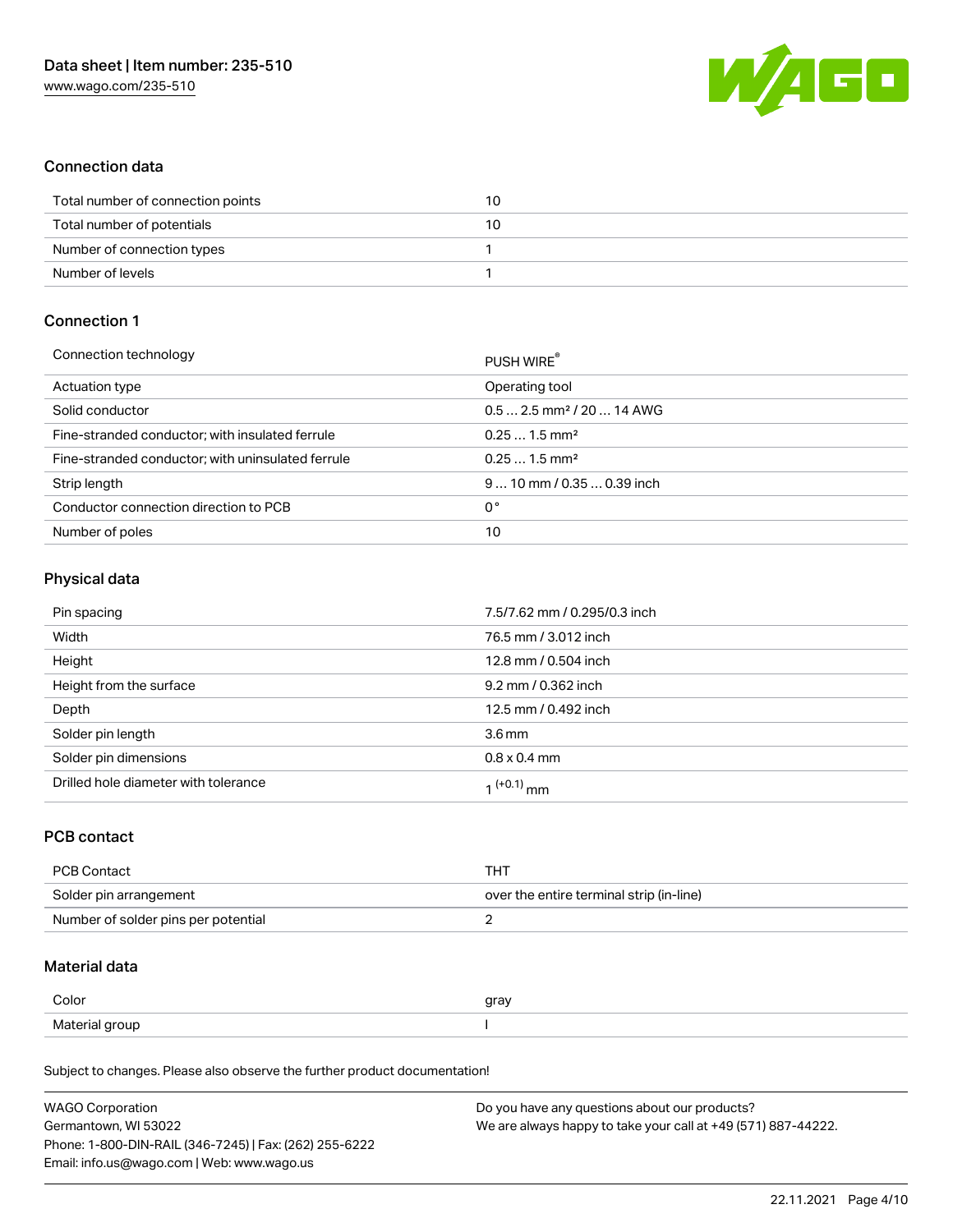[www.wago.com/235-510](http://www.wago.com/235-510)



| Insulation material         | Polyamide (PA66)                        |
|-----------------------------|-----------------------------------------|
| Flammability class per UL94 | V <sub>0</sub>                          |
| Clamping spring material    | Chrome nickel spring steel (CrNi)       |
| Contact material            | Electrolytic copper ( $E_{\text{Cu}}$ ) |
| Contact plating             | tin-plated                              |
| Fire load                   | $0.154$ MJ                              |
| Weight                      | 8.4g                                    |
|                             |                                         |

# Environmental requirements

| Limit temperature range | $-60+105 °C$ |
|-------------------------|--------------|
|                         |              |

#### Commercial data

| <b>Product Group</b>  | 4 (Printed Circuit) |
|-----------------------|---------------------|
| PU (SPU)              | 60 (15) Stück       |
| Packaging type        | box                 |
| Country of origin     | CН                  |
| <b>GTIN</b>           | 4017332226936       |
| Customs tariff number | 85369010000         |

### Approvals / Certificates

#### Country specific Approvals

|      |                                 |                                 | Certificate  |
|------|---------------------------------|---------------------------------|--------------|
| Logo | Approval                        | <b>Additional Approval Text</b> | name         |
|      | <b>CCA</b>                      | EN 60947                        | NTR NL-      |
|      | <b>DEKRA Certification B.V.</b> |                                 | 7144         |
|      | <b>CCA</b>                      | EN 60947                        | 2149549.02   |
| KEMA | DEKRA Certification B.V.        |                                 |              |
|      | <b>CCA</b>                      | EN 60998                        | <b>NTRNL</b> |
|      | <b>DEKRA Certification B.V.</b> |                                 | 6919         |
|      | <b>CCA</b>                      | EN 60947-7-4                    | NTR NL-      |
|      | <b>DEKRA Certification B.V.</b> |                                 | 7774         |

Subject to changes. Please also observe the further product documentation!

| <b>WAGO Corporation</b>                                | Do you have any questions about our products?                 |
|--------------------------------------------------------|---------------------------------------------------------------|
| Germantown, WI 53022                                   | We are always happy to take your call at +49 (571) 887-44222. |
| Phone: 1-800-DIN-RAIL (346-7245)   Fax: (262) 255-6222 |                                                               |
| Email: info.us@wago.com   Web: www.wago.us             |                                                               |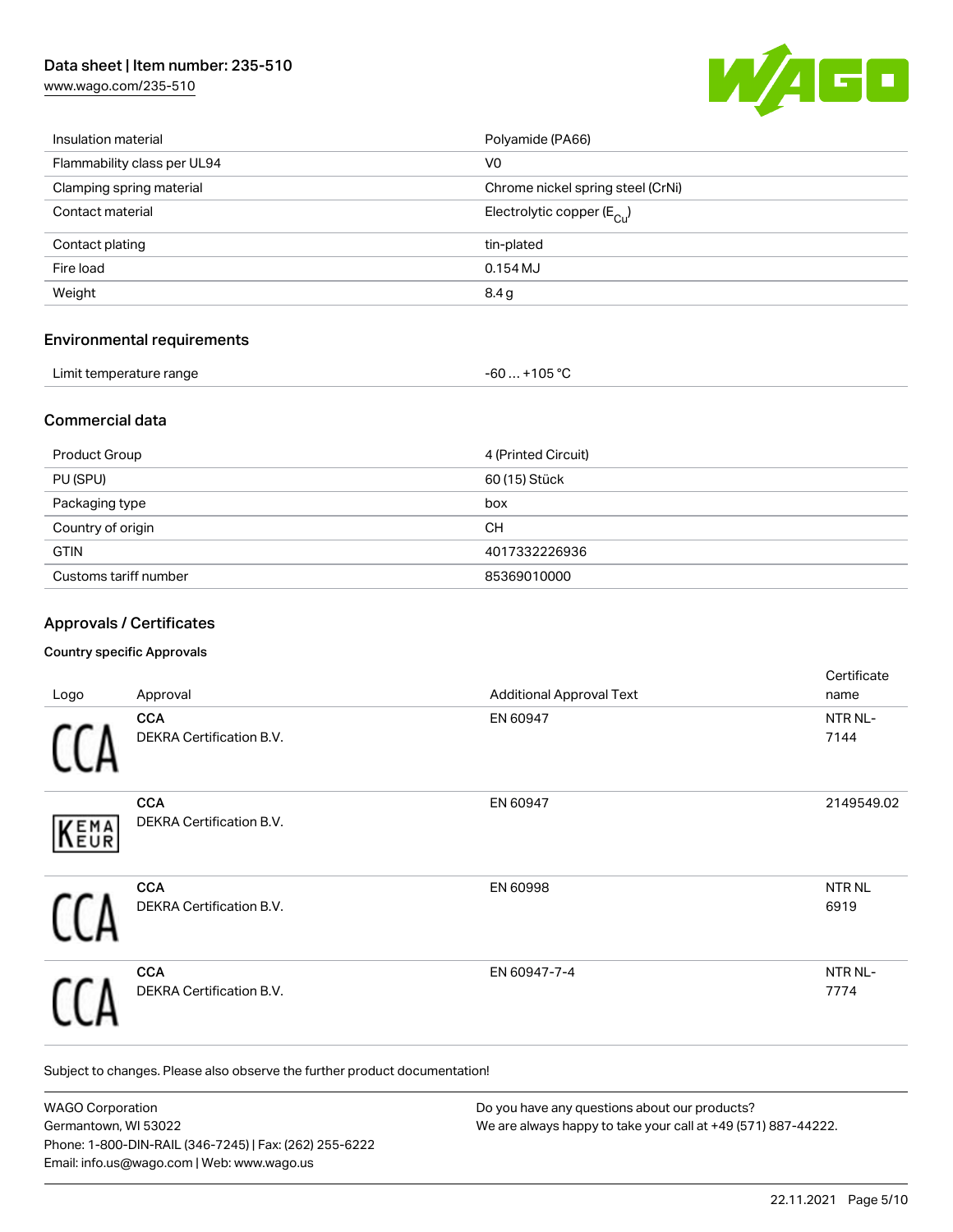

VDE VDE Prüf- und Zertifizierungsinstitut

EN 60947 40029328

Ship Approvals

| Logo | Approval                                  | <b>Additional Approval Text</b> | Certificate<br>name             |
|------|-------------------------------------------|---------------------------------|---------------------------------|
| ABS. | <b>ABS</b><br>American Bureau of Shipping | $\overline{\phantom{0}}$        | 19-<br>HG1869876-<br><b>PDA</b> |
|      | <b>DNV GL</b>                             |                                 | TAE000016Z                      |
|      | Det Norske Veritas, Germanischer Lloyd    |                                 |                                 |

#### UL-Approvals

|          |                               |                                 | Certificate |
|----------|-------------------------------|---------------------------------|-------------|
| Logo     | Approval                      | <b>Additional Approval Text</b> | name        |
|          | UL                            | $\overline{\phantom{0}}$        | E45172      |
| E<br>- 7 | UL International Germany GmbH |                                 |             |

#### Optional accessories

| <b>Ferrules</b> |                                                                                                    |                      |
|-----------------|----------------------------------------------------------------------------------------------------|----------------------|
| Ferrule         |                                                                                                    |                      |
|                 | Item no.: 216-101                                                                                  |                      |
|                 | Ferrule; Sleeve for 0.5 mm <sup>2</sup> / AWG 22; uninsulated; electro-tin plated; silver-colored  | www.wago.com/216-101 |
|                 | Item no.: 216-104                                                                                  | www.wago.com/216-104 |
|                 | Ferrule; Sleeve for 1.5 mm <sup>2</sup> / AWG 16; uninsulated; electro-tin plated; silver-colored  |                      |
|                 | Item no.: 216-106                                                                                  |                      |
|                 | Ferrule; Sleeve for 2.5 mm <sup>2</sup> / AWG 14; uninsulated; electro-tin plated; silver-colored  | www.wago.com/216-106 |
|                 | Item no.: 216-107                                                                                  |                      |
|                 | Ferrule; Sleeve for 4 mm <sup>2</sup> / AWG 12; uninsulated; electro-tin plated                    | www.wago.com/216-107 |
|                 | Item no.: 216-108                                                                                  |                      |
|                 | Ferrule; Sleeve for 6 mm <sup>2</sup> / AWG 10; uninsulated; electro-tin plated; silver-colored    | www.wago.com/216-108 |
| ī               | Item no.: 216-109                                                                                  |                      |
|                 | Ferrule; Sleeve for 10 mm <sup>2</sup> / AWG 8; uninsulated; electro-tin plated                    | www.wago.com/216-109 |
|                 | Item no.: 216-102                                                                                  |                      |
|                 | Ferrule; Sleeve for 0.75 mm <sup>2</sup> / AWG 20; uninsulated; electro-tin plated; silver-colored | www.wago.com/216-102 |

WAGO Corporation Germantown, WI 53022 Phone: 1-800-DIN-RAIL (346-7245) | Fax: (262) 255-6222 Email: info.us@wago.com | Web: www.wago.us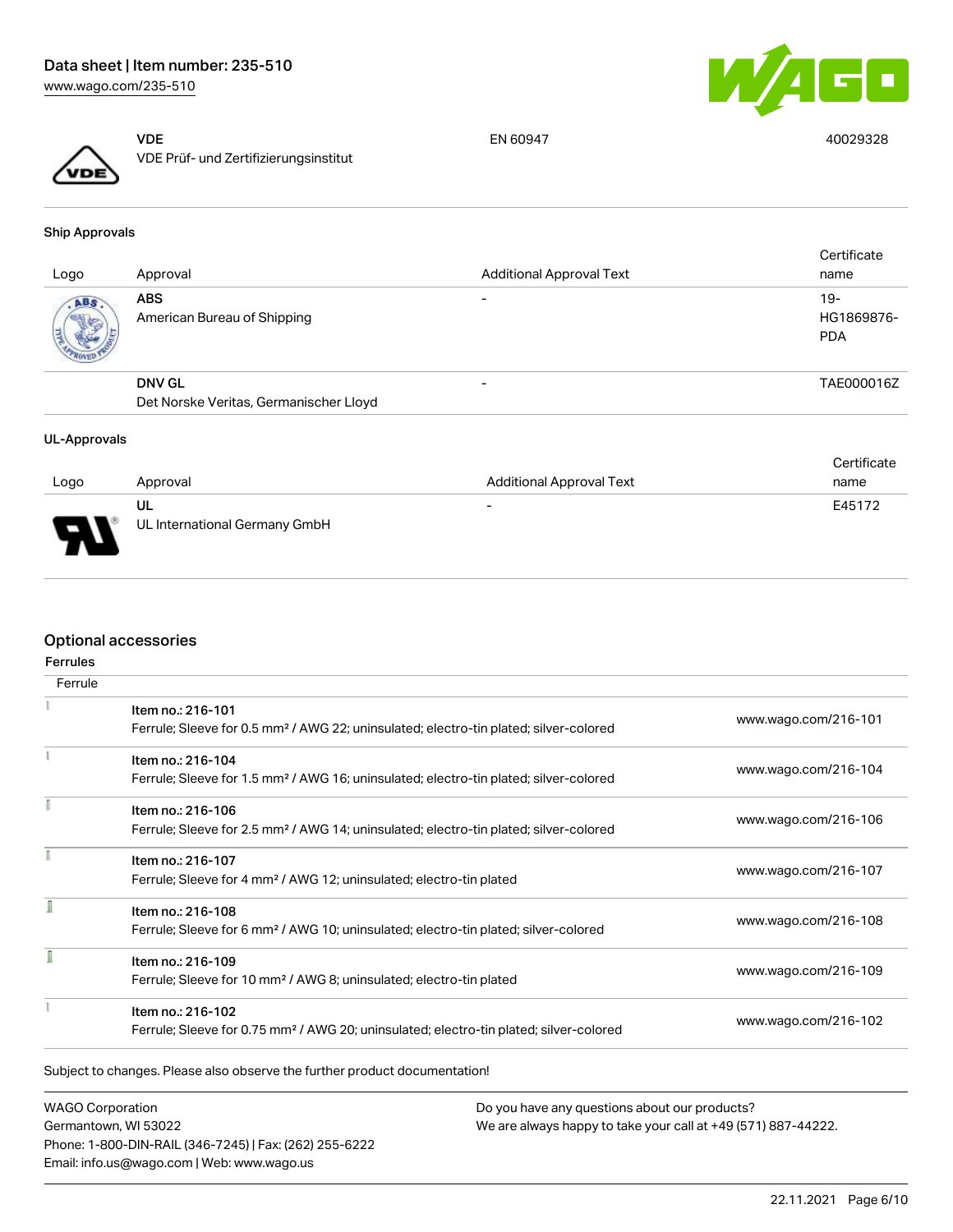Phone: 1-800-DIN-RAIL (346-7245) | Fax: (262) 255-6222

Email: info.us@wago.com | Web: www.wago.us

[www.wago.com/235-510](http://www.wago.com/235-510)



|                                                 | Item no.: 216-103<br>Ferrule; Sleeve for 1 mm <sup>2</sup> / AWG 18; uninsulated; electro-tin plated                                                                               | www.wago.com/216-103                                                                                           |
|-------------------------------------------------|------------------------------------------------------------------------------------------------------------------------------------------------------------------------------------|----------------------------------------------------------------------------------------------------------------|
| Л                                               | Item no.: 216-110<br>Ferrule; Sleeve for 16 mm <sup>2</sup> / AWG 6; uninsulated; electro-tin plated; metallic brown                                                               | www.wago.com/216-110                                                                                           |
|                                                 | Item no.: 216-123<br>Ferrule; Sleeve for 1 mm <sup>2</sup> / AWG 18; uninsulated; electro-tin plated; silver-colored                                                               | www.wago.com/216-123                                                                                           |
|                                                 | Item no.: 216-122<br>Ferrule; Sleeve for 0.75 mm <sup>2</sup> / AWG 20; uninsulated; electro-tin plated; silver-colored                                                            | www.wago.com/216-122                                                                                           |
| I.                                              | Item no.: 216-124<br>Ferrule; Sleeve for 1.5 mm <sup>2</sup> / AWG 16; uninsulated; electro-tin plated                                                                             | www.wago.com/216-124                                                                                           |
|                                                 | Item no.: 216-142<br>Ferrule; Sleeve for 0.75 mm <sup>2</sup> / 18 AWG; uninsulated; electro-tin plated; electrolytic copper; gastight<br>crimped; acc. to DIN 46228, Part 1/08.92 | www.wago.com/216-142                                                                                           |
|                                                 | Item no.: 216-132<br>Ferrule; Sleeve for 0.34 mm <sup>2</sup> / AWG 24; uninsulated; electro-tin plated                                                                            | www.wago.com/216-132                                                                                           |
|                                                 | Item no.: 216-121<br>Ferrule; Sleeve for 0.5 mm <sup>2</sup> / AWG 22; uninsulated; electro-tin plated; silver-colored                                                             | www.wago.com/216-121                                                                                           |
|                                                 | Item no.: 216-143<br>Ferrule; Sleeve for 1 mm <sup>2</sup> / AWG 18; uninsulated; electro-tin plated; electrolytic copper; gastight<br>crimped; acc. to DIN 46228, Part 1/08.92    | www.wago.com/216-143                                                                                           |
|                                                 | Item no.: 216-131<br>Ferrule; Sleeve for 0.25 mm <sup>2</sup> / AWG 24; uninsulated; electro-tin plated; silver-colored                                                            | www.wago.com/216-131                                                                                           |
|                                                 | Item no.: 216-141<br>Ferrule; Sleeve for 0.5 mm <sup>2</sup> / 20 AWG; uninsulated; electro-tin plated; electrolytic copper; gastight<br>crimped; acc. to DIN 46228, Part 1/08.92  | www.wago.com/216-141                                                                                           |
|                                                 | Item no.: 216-152<br>Ferrule; Sleeve for 0.34 mm <sup>2</sup> / AWG 24; uninsulated; electro-tin plated                                                                            | www.wago.com/216-152                                                                                           |
|                                                 | Item no.: 216-203<br>Ferrule; Sleeve for 1 mm <sup>2</sup> / AWG 18; insulated; electro-tin plated; red                                                                            | www.wago.com/216-203                                                                                           |
|                                                 | Item no.: 216-206<br>Ferrule; Sleeve for 2.5 mm <sup>2</sup> / AWG 14; insulated; electro-tin plated; blue                                                                         | www.wago.com/216-206                                                                                           |
|                                                 | Item no.: 216-207<br>Ferrule; Sleeve for 4 mm <sup>2</sup> / AWG 12; insulated; electro-tin plated; gray                                                                           | www.wago.com/216-207                                                                                           |
|                                                 | Item no.: 216-202<br>Ferrule; Sleeve for 0.75 mm <sup>2</sup> / 18 AWG; insulated; electro-tin plated; gray                                                                        | www.wago.com/216-202                                                                                           |
|                                                 | Item no.: 216-151<br>Ferrule; Sleeve for 0.25 mm <sup>2</sup> / AWG 24; uninsulated; electro-tin plated                                                                            | www.wago.com/216-151                                                                                           |
| 1                                               | Item no.: 216-204<br>Ferrule; Sleeve for 1.5 mm <sup>2</sup> / AWG 16; insulated; electro-tin plated; black                                                                        | www.wago.com/216-204                                                                                           |
|                                                 | Subject to changes. Please also observe the further product documentation!                                                                                                         |                                                                                                                |
| <b>WAGO Corporation</b><br>Germantown, WI 53022 |                                                                                                                                                                                    | Do you have any questions about our products?<br>We are always happy to take your call at +49 (571) 887-44222. |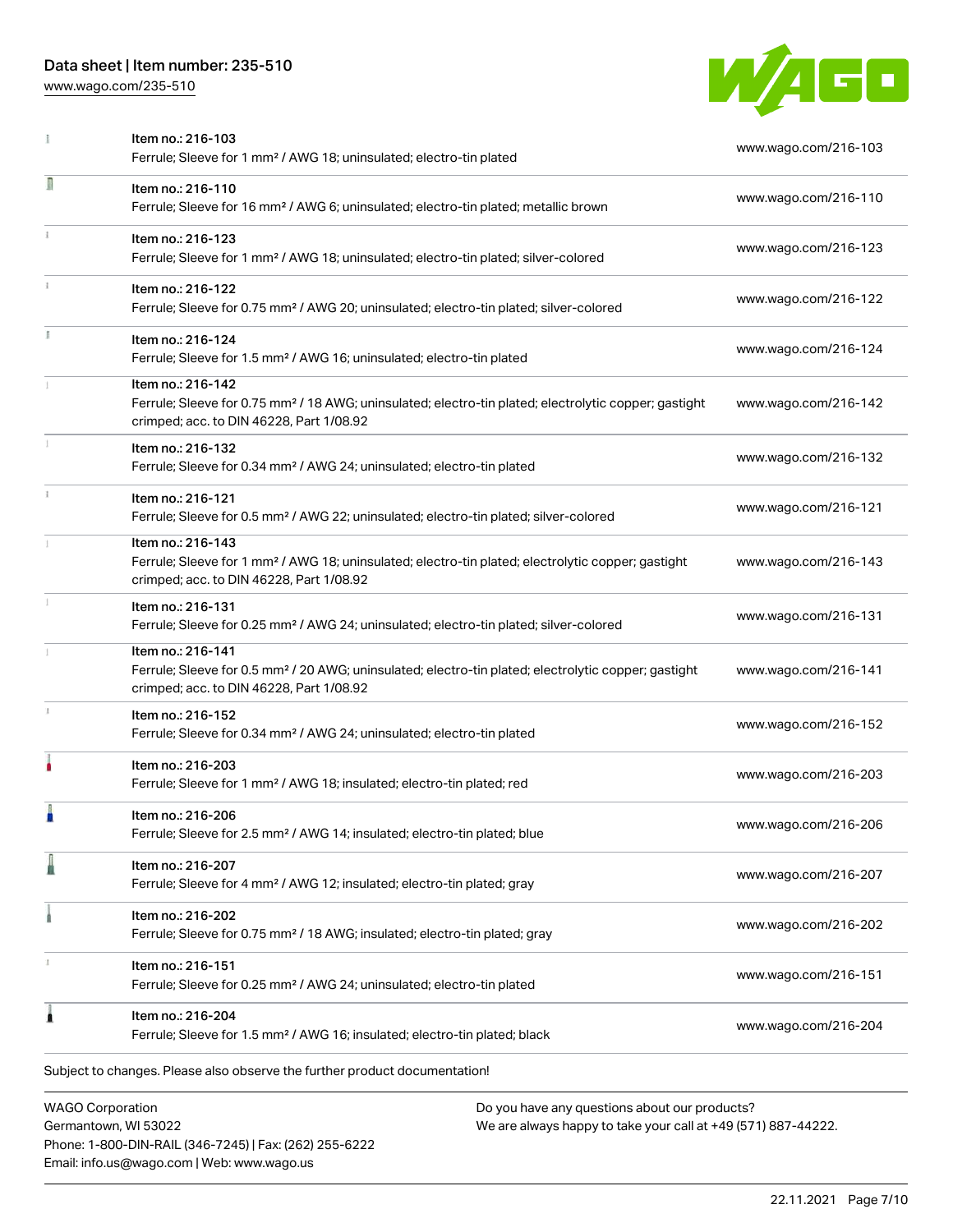Phone: 1-800-DIN-RAIL (346-7245) | Fax: (262) 255-6222

Email: info.us@wago.com | Web: www.wago.us

[www.wago.com/235-510](http://www.wago.com/235-510)



|                         | Item no.: 216-209<br>Ferrule; Sleeve for 10 mm <sup>2</sup> / AWG 8; insulated; electro-tin plated; red                                                                                                    |                                                                                                                | www.wago.com/216-209 |
|-------------------------|------------------------------------------------------------------------------------------------------------------------------------------------------------------------------------------------------------|----------------------------------------------------------------------------------------------------------------|----------------------|
|                         | Item no.: 216-205<br>Ferrule; Sleeve for 2.08 mm <sup>2</sup> / AWG 14; insulated; electro-tin plated; yellow                                                                                              |                                                                                                                | www.wago.com/216-205 |
|                         | Item no.: 216-144<br>Ferrule; Sleeve for 1.5 mm <sup>2</sup> / AWG 16; uninsulated; electro-tin plated; electrolytic copper; gastight<br>crimped; acc. to DIN 46228, Part 1/08.92; silver-colored          |                                                                                                                | www.wago.com/216-144 |
|                         | Item no.: 216-208<br>Ferrule; Sleeve for 6 mm <sup>2</sup> / AWG 10; insulated; electro-tin plated; electrolytic copper; gastight crimped; www.wago.com/216-208<br>acc. to DIN 46228, Part 4/09.90; yellow |                                                                                                                |                      |
|                         | Item no.: 216-201<br>Ferrule; Sleeve for 0.5 mm <sup>2</sup> / 20 AWG; insulated; electro-tin plated; white                                                                                                |                                                                                                                | www.wago.com/216-201 |
|                         | Item no.: 216-223<br>Ferrule; Sleeve for 1 mm <sup>2</sup> / AWG 18; insulated; electro-tin plated; red                                                                                                    |                                                                                                                | www.wago.com/216-223 |
|                         | Item no.: 216-210<br>Ferrule; Sleeve for 16 mm <sup>2</sup> / AWG 6; insulated; electro-tin plated; electrolytic copper; gastight crimped; www.wago.com/216-210<br>acc. to DIN 46228, Part 4/09.90; blue   |                                                                                                                |                      |
|                         | Item no.: 216-241<br>Ferrule; Sleeve for 0.5 mm <sup>2</sup> / 20 AWG; insulated; electro-tin plated; electrolytic copper; gastight<br>crimped; acc. to DIN 46228, Part 4/09.90; white                     |                                                                                                                | www.wago.com/216-241 |
|                         | Item no.: 216-242<br>Ferrule; Sleeve for 0.75 mm <sup>2</sup> / 18 AWG; insulated; electro-tin plated; electrolytic copper; gastight<br>crimped; acc. to DIN 46228, Part 4/09.90; gray                     |                                                                                                                | www.wago.com/216-242 |
|                         | Item no.: 216-222<br>Ferrule; Sleeve for 0.75 mm <sup>2</sup> / 18 AWG; insulated; electro-tin plated; gray                                                                                                |                                                                                                                | www.wago.com/216-222 |
|                         | Item no.: 216-221<br>Ferrule; Sleeve for 0.5 mm <sup>2</sup> / 20 AWG; insulated; electro-tin plated; white                                                                                                |                                                                                                                | www.wago.com/216-221 |
|                         | Item no.: 216-224<br>Ferrule; Sleeve for 1.5 mm <sup>2</sup> / AWG 16; insulated; electro-tin plated; black                                                                                                |                                                                                                                | www.wago.com/216-224 |
|                         | Item no.: 216-243<br>Ferrule; Sleeve for 1 mm <sup>2</sup> / AWG 18; insulated; electro-tin plated; electrolytic copper; gastight crimped; www.wago.com/216-243<br>acc. to DIN 46228, Part 4/09.90; red    |                                                                                                                |                      |
|                         | Item no.: 216-244<br>Ferrule; Sleeve for 1.5 mm <sup>2</sup> / AWG 16; insulated; electro-tin plated; electrolytic copper; gastight<br>crimped; acc. to DIN 46228, Part 4/09.90; black                     |                                                                                                                | www.wago.com/216-244 |
|                         | Item no.: 216-263<br>Ferrule; Sleeve for 1 mm <sup>2</sup> / AWG 18; insulated; electro-tin plated; electrolytic copper; gastight crimped; www.wago.com/216-263<br>acc. to DIN 46228, Part 4/09.90; red    |                                                                                                                |                      |
|                         | Item no.: 216-246<br>Ferrule; Sleeve for 2.5 mm <sup>2</sup> / AWG 14; insulated; electro-tin plated; electrolytic copper; gastight<br>crimped; acc. to DIN 46228, Part 4/09.90; blue                      |                                                                                                                | www.wago.com/216-246 |
|                         | Item no.: 216-266<br>Ferrule; Sleeve for 2.5 mm <sup>2</sup> / AWG 14; insulated; electro-tin plated; electrolytic copper; gastight                                                                        |                                                                                                                | www.wago.com/216-266 |
|                         | Subject to changes. Please also observe the further product documentation!                                                                                                                                 |                                                                                                                |                      |
| <b>WAGO Corporation</b> | Germantown, WI 53022                                                                                                                                                                                       | Do you have any questions about our products?<br>We are always happy to take your call at +49 (571) 887-44222. |                      |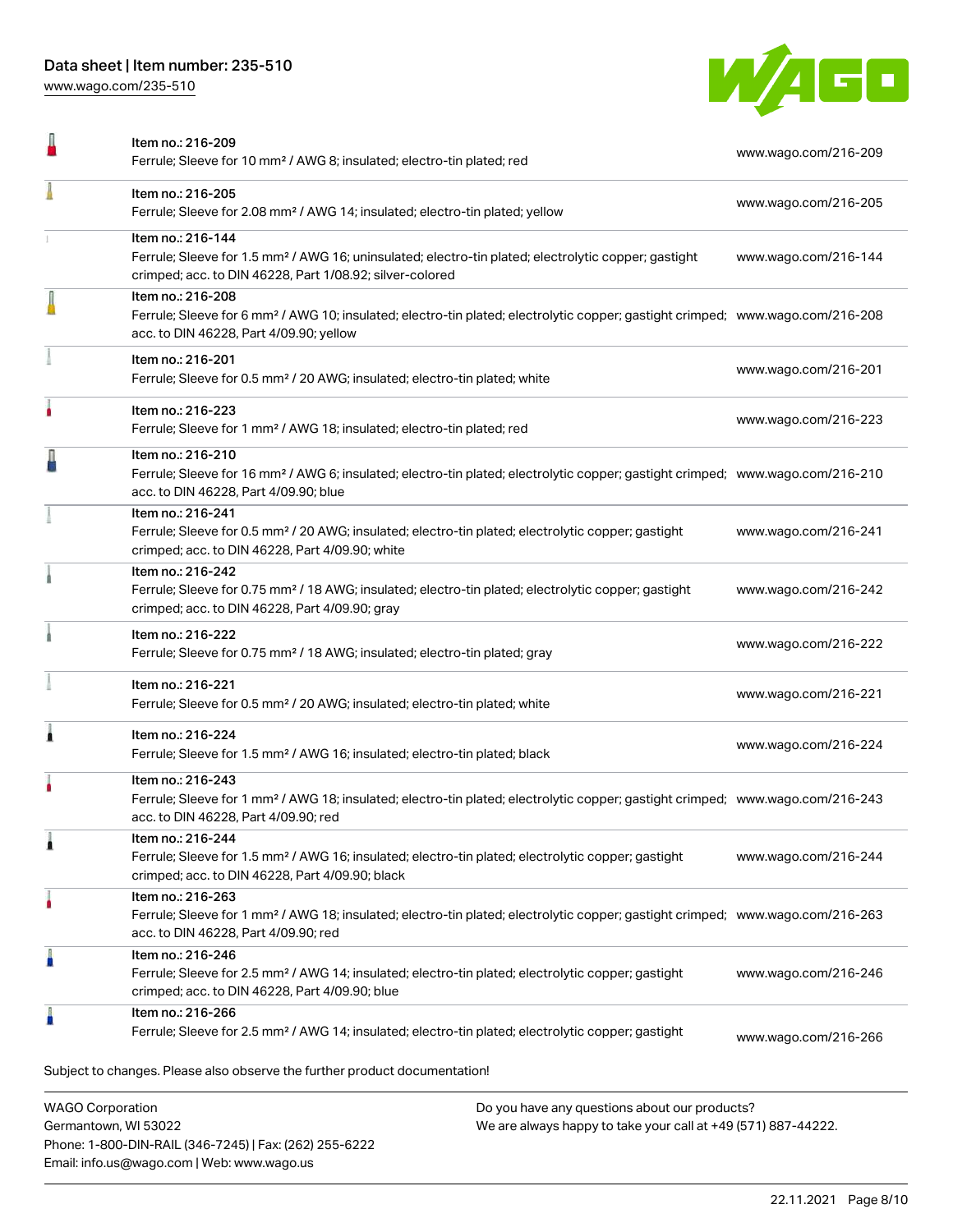[www.wago.com/235-510](http://www.wago.com/235-510)



crimped; acc. to DIN 46228, Part 4/09.90; blue

| Item no.: 216-264<br>Ferrule; Sleeve for 1.5 mm <sup>2</sup> / AWG 16; insulated; electro-tin plated; electrolytic copper; gastight<br>crimped; acc. to DIN 46228, Part 4/09.90; black<br>Item no.: 216-284<br>Ferrule; Sleeve for 1.5 mm <sup>2</sup> / AWG 16; insulated; electro-tin plated; electrolytic copper; gastight<br>crimped; acc. to DIN 46228, Part 4/09.90; black<br>Item no.: 216-286<br>Ferrule; Sleeve for 2.5 mm <sup>2</sup> / AWG 14; insulated; electro-tin plated; electrolytic copper; gastight<br>crimped; acc. to DIN 46228, Part 4/09.90; blue<br>Item no.: 216-287<br>Ferrule; Sleeve for 4 mm <sup>2</sup> / AWG 12; insulated; electro-tin plated; electrolytic copper; gastight crimped; www.wago.com/216-287<br>acc. to DIN 46228, Part 4/09.90; gray<br>Item no.: 216-262 | www.wago.com/216-264<br>www.wago.com/216-284<br>www.wago.com/216-286 |
|------------------------------------------------------------------------------------------------------------------------------------------------------------------------------------------------------------------------------------------------------------------------------------------------------------------------------------------------------------------------------------------------------------------------------------------------------------------------------------------------------------------------------------------------------------------------------------------------------------------------------------------------------------------------------------------------------------------------------------------------------------------------------------------------------------|----------------------------------------------------------------------|
|                                                                                                                                                                                                                                                                                                                                                                                                                                                                                                                                                                                                                                                                                                                                                                                                            |                                                                      |
|                                                                                                                                                                                                                                                                                                                                                                                                                                                                                                                                                                                                                                                                                                                                                                                                            |                                                                      |
|                                                                                                                                                                                                                                                                                                                                                                                                                                                                                                                                                                                                                                                                                                                                                                                                            |                                                                      |
|                                                                                                                                                                                                                                                                                                                                                                                                                                                                                                                                                                                                                                                                                                                                                                                                            |                                                                      |
| Ferrule; Sleeve for 0.75 mm <sup>2</sup> / 18 AWG; insulated; electro-tin plated; electrolytic copper; gastight<br>crimped; acc. to DIN 46228, Part 4/09.90; gray                                                                                                                                                                                                                                                                                                                                                                                                                                                                                                                                                                                                                                          | www.wago.com/216-262                                                 |
| Item no.: 216-288<br>Ferrule; Sleeve for 6 mm <sup>2</sup> / AWG 10; insulated; electro-tin plated; electrolytic copper; gastight crimped; www.wago.com/216-288<br>acc. to DIN 46228, Part 4/09.90; yellow                                                                                                                                                                                                                                                                                                                                                                                                                                                                                                                                                                                                 |                                                                      |
| Item no.: 216-289<br>Ferrule; Sleeve for 10 mm <sup>2</sup> / AWG 8; insulated; electro-tin plated; electrolytic copper; gastight crimped; www.wago.com/216-289<br>acc. to DIN 46228, Part 4/09.90; red                                                                                                                                                                                                                                                                                                                                                                                                                                                                                                                                                                                                    |                                                                      |
| Item no.: 216-301<br>Ferrule; Sleeve for 0.25 mm <sup>2</sup> / AWG 24; insulated; electro-tin plated; yellow                                                                                                                                                                                                                                                                                                                                                                                                                                                                                                                                                                                                                                                                                              | www.wago.com/216-301                                                 |
| Item no.: 216-321<br>Ferrule; Sleeve for 0.25 mm <sup>2</sup> / AWG 24; insulated; electro-tin plated; yellow                                                                                                                                                                                                                                                                                                                                                                                                                                                                                                                                                                                                                                                                                              | www.wago.com/216-321                                                 |
| Item no.: 216-322<br>Ferrule; Sleeve for 0.34 mm <sup>2</sup> / 22 AWG; insulated; electro-tin plated; green                                                                                                                                                                                                                                                                                                                                                                                                                                                                                                                                                                                                                                                                                               | www.wago.com/216-322                                                 |
| Item no.: 216-267<br>Ferrule; Sleeve for 4 mm <sup>2</sup> / AWG 12; insulated; electro-tin plated; electrolytic copper; gastight crimped; www.wago.com/216-267<br>acc. to DIN 46228, Part 4/09.90; gray                                                                                                                                                                                                                                                                                                                                                                                                                                                                                                                                                                                                   |                                                                      |
| Item no.: 216-302<br>Ferrule; Sleeve for 0.34 mm <sup>2</sup> / 22 AWG; insulated; electro-tin plated; light turquoise                                                                                                                                                                                                                                                                                                                                                                                                                                                                                                                                                                                                                                                                                     | www.wago.com/216-302                                                 |
|                                                                                                                                                                                                                                                                                                                                                                                                                                                                                                                                                                                                                                                                                                                                                                                                            |                                                                      |

# Downloads Documentation

| <b>Additional Information</b> |            |        |          |
|-------------------------------|------------|--------|----------|
| Technical explanations        | 2019 Apr 3 | pdf    | Download |
|                               |            | 2.0 MB |          |

# Installation Notes

Subject to changes. Please also observe the further product documentation!

| <b>WAGO Corporation</b>                                | Do you have any questions about our products?                 |
|--------------------------------------------------------|---------------------------------------------------------------|
| Germantown, WI 53022                                   | We are always happy to take your call at +49 (571) 887-44222. |
| Phone: 1-800-DIN-RAIL (346-7245)   Fax: (262) 255-6222 |                                                               |
| Email: info.us@wago.com   Web: www.wago.us             |                                                               |